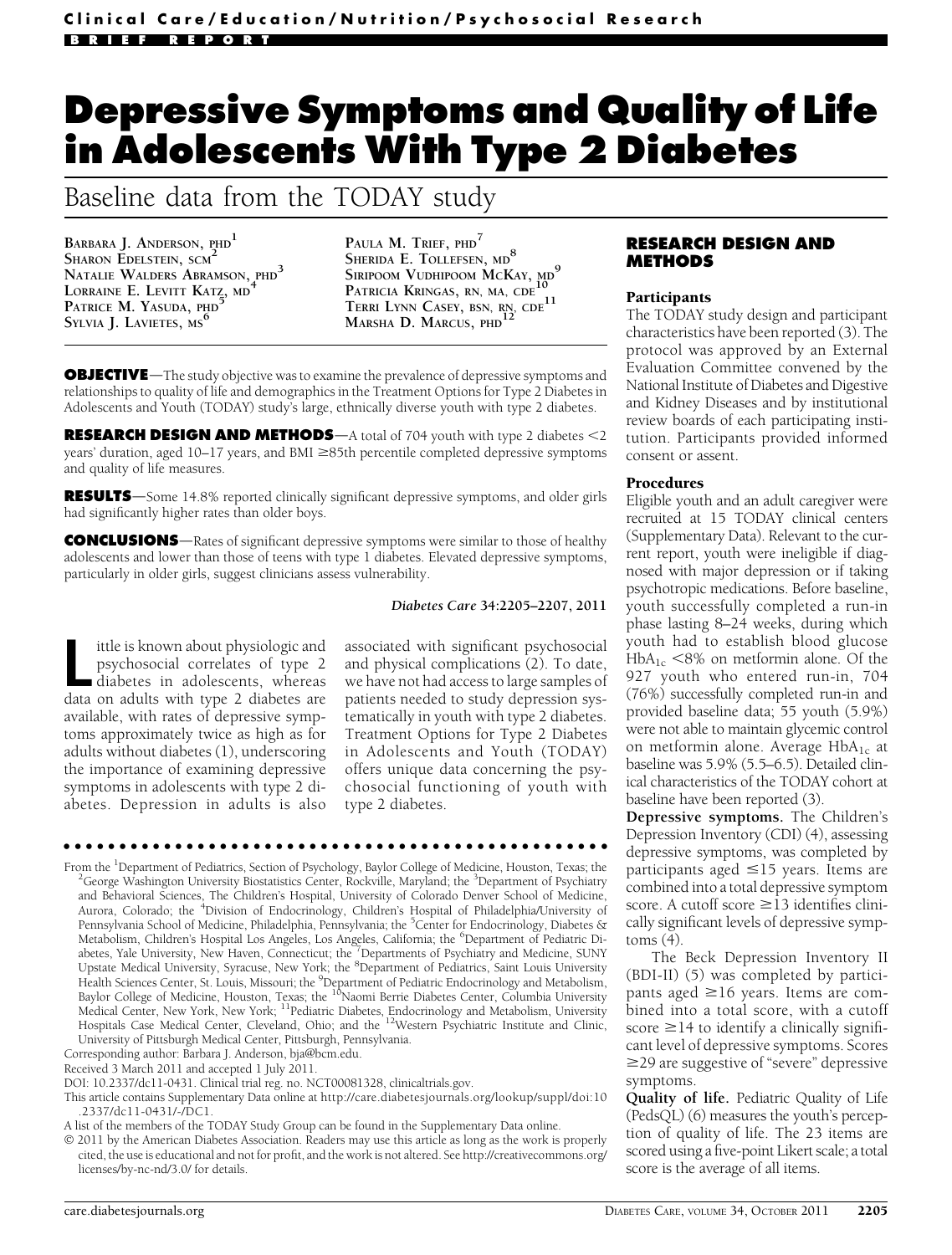# TODAY baseline depression and quality of life

## Statistical methods

Descriptive statistics at randomization are reported as means, SDs, or percents above cutoffs for serious level of depressive symptoms. Analysis of variance or  $t$  tests were used to compare mean depressive symptoms and  $\chi^2$  tests for percent above predefined cut points, by sex and race/ethnic group. Pearson correlation coefficients were used to compare the relationship between depressive symptoms and quality of life.

**RESULTS**—The demographic characteristics of the 704 youth randomized in TODAY have been reported (3). Briefly, girls comprised 65% of the sample, and 61% were aged 12–15 years. More than 80% reported minority race/ethnicity. Participants were overweight or obese, with 87% having a BMI >95th percentile for age and sex. Socioeconomic status was low, with  $>$ 25% from homes in which neither parent had a high school diploma.

As shown in Table 1, 14.8% of youth reported depressive symptoms above the threshold for clinical significance. No differences in depressive symptom scores were seen across race/ethnicity; however, there were differences by sex (Table 1). BDI was significantly higher in older girls than in older boys, as was the percent scoring at or above the cutoff score for BDI and for CDI and BDI combined. No differences were found in the PedsQL or CDI for either race/ethnicity or sex. Both CDI and BDI were negatively correlated with PedsQL,  $-0.59$  for the CDI and  $-0.63$  for the BDI (both  $P < 0.001$ ).

**CONCLUSIONS**—In the TODAY cohort,  $\sim$ 15% scored at or above the cutoff for clinically significant depressive symptoms, a rate similar to that of adolescents without type 2 diabetes (7). Depressive symptoms were not assessed before run-in. Thus, although it is not possible to rule out that completion of run-in had some psychologic benefits for participants, with respect to demographic and depressive symptom characteristics, the TODAY cohort at baseline was similar to youth with type 2 diabetes in the population-based SEARCH for Diabetes in Youth Study (SEARCH) (8,9).

Older female adolescents reported more depressive symptoms in comparison with younger girls and with boys. A post hoc analysis revealed that only a small number of older youth ( $n = 11$ , all girls; 1.6%) scored at or above the usual cutoff score  $(\geq 29)$  for "severe" depressive symptoms. This pattern is similar to that of population samples where rates of depression are approximately the same for boys and girls during childhood, but diverge during adolescence when girls have depression rates two to three times higher than boys (10). Current results also are similar to those reported in the SEARCH study, which found that being female and older were risk factors for higher rates of depressive symptoms (11).

Depression is the most studied psychosocial factor in adolescents with type 1 diabetes, with prevalence rates for increased risk of elevated depressive symptoms reported between  $14$  and  $33\%$  (12,13). The risk for depression increases as adolescents with type 1 diabetes develop into young adulthood, with Kovacs et al. (14) reporting that half of young adults with type 1 diabetes followed since adolescence developed a depressive or anxiety disorder.

There were no significant differences in depressive symptom or quality of life scores across racial/ethnic groups in either agegroup. As expected, lower quality of life scores were significantly related to higher rates of depressive symptoms in both agegroups.

Because of the study design, at baseline the TODAY sample was relatively homogeneous, which may limit generalizability. Youth had low socioeconomic status and were predominately minorities, overweight/ obese, and in adequate glycemic control at baseline. As the TODAY cohort becomes more heterogeneous over time with respect to glycemic control, BMI, and adherence, baseline depressive symptoms may become important predictors of subsequent treatment outcomes.

Although sample homogeneity is regarded as a study limitation, it is important to note that despite adequate glycemic control at baseline a large percentage of participants also had serious metabolic abnormalities present (3). Moreover, the sex, age, racial/ethnic groups, socioeconomic level, and depressive symptom characteristics of the TODAY cohort are similar to the those of the population-based SEARCH study (8,9), which suggests that the TODAY cohort is representative of the population of youth with type 2 diabetes in the U.S.

Table 1—Mean (SD) scores on the PedsQL, CDI (youth aged  $\leq$ 15 years), and BDI (youth aged  $\geq$ 16 years), and percent scoring at or above the cutoff score for "serious level of depressive symptoms" on each inventory and for combined CDI and BDI by racial/ethnic group and by sex

|                    | PedsQL (all ages) |               | CDI (aged 10–15 years) |            |               | BDI (aged $\geq$ 16 years) |              |               | $CDI \ge 13$ or   |
|--------------------|-------------------|---------------|------------------------|------------|---------------|----------------------------|--------------|---------------|-------------------|
|                    | N                 | Mean (SD)     | N                      | Mean (SD)  | $\geq$ 13 (%) | $\mathcal N$               | Mean (SD)    | $\geq$ 14 (%) | $BDI \geq 14$ (%) |
| Total              | 689               | 80.02 (12.04) | 513                    | 7.08(6.36) | 14.8          | 174                        | 6.36(7.55)   | 14.9          | 14.8              |
| Race/ethnicity     |                   |               |                        |            |               |                            |              |               |                   |
| American Indian    | 42                | 78.23 (13.17) | 28                     | 6.50(7.62) | 14.3          | 15                         | 7.87(7.11)   | 13.3          | 14.0              |
| Black non-Hispanic | 217               | 79.58 (12.35) | 166                    | 7.02(5.79) | 15.1          | 50                         | 6.02(7.21)   | 14.0          | 14.8              |
| Hispanic           | 282               | 80.54 (11.33) | 213                    | 7.38(6.13) | 15.0          | 68                         | 7.40(8.69)   | 20.6          | 16.4              |
| White non-Hispanic | 137               | 80.09 (12.44) | 97                     | 6.68(7.41) | 14.4          | 38                         | 4.21(5.29)   | 5.3           | 11.9              |
| Asian non-Hispanic | 11                | 81.25 (15.08) | 9                      | 7.22(6.22) | 11.1          | 3                          | 8.00 (10.44) | 33.3          | 16.7              |
| $P$ value*         |                   | 0.63          |                        | 0.77       | 0.99          |                            | 0.17         | 0.20          | 0.68              |
| <b>Sex</b>         |                   |               |                        |            |               |                            |              |               |                   |
| Female             | 450               | 79.49 (12.13) | 351                    | 7.19(6.65) | 15.1          | 101                        | 8.27(8.79)   | 22.8          | 16.8              |
| Male               | 239               | 81.01 (11.83) | 162                    | 6.85(5.68) | 14.2          | 73                         | 3.71(4.18)   | 4.1           | 11.1              |
| P value            |                   | 0.11          |                        | 0.58       | 0.79          |                            | < 0.001      | < 0.001       | 0.044             |

\*P values across racial/ethnic groups were computed without Asian non-Hispanic because of the small sample size.